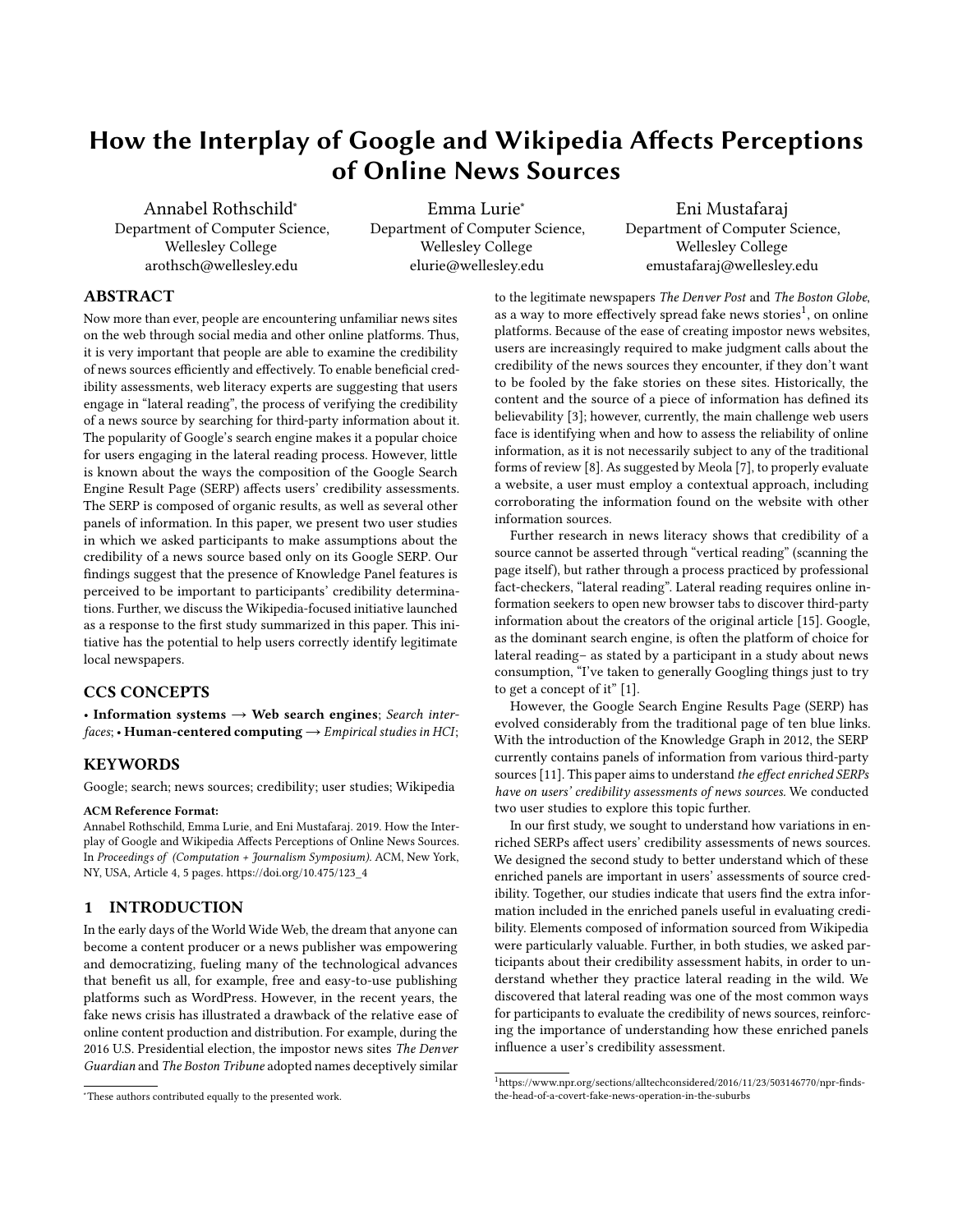<span id="page-1-0"></span>

Figure 1: A screenshot of the Google search results page for ProPublica. It contains (1) the Knowledge Panel, (2) a "Top Stories" section, and (3) a section of recent tweets. The Knowledge Panel's "Awards" tab contains a Pulitzer Prize for Public Service and a Peabody Award.

# 2 THE STRUCTURE OF THE ENRICHED SERP

When searching Google for the name of a news source, the SERP often includes: recent stories pulled from the source in the "Top Stories" panel, a panel with the latest tweets from the news source, as well as a "Knowledge Panel" (KP). The KP often includes basic information from Wikipedia. Figure [1](#page-1-0) shows a screenshot from the SERP of the non-profit investigative news organization, ProPublica. Note that the KP can contain various subpanels, including "Awards" (which displays major awards won by the news source), "Writes about" (which lists topics of previous articles), "Profiles" (which includes link to the news source's social media profiles), and "People also search for" (which shows similar queries, often other, similar news sources). Furthermore, the presence of these features reduces the number of organic search results.

Previous research has shown that when Wikipedia information is displayed on the KP, traffic to Wikipedia is reduced [\[6\]](#page-4-7). However, no previous research has examined the particular effect that the incorporation of Wikipedia information into the KPs has in the process of lateral reading.

# 3 UNDERSTANDING HOW WEB USERS INTERACT WITH THE ENRICHED SERP

In order to understand whether or not web users consider information on the KPs in their credibility assessments, we conducted two user studies. In both studies, we asked participants to make judgment calls about the reliability of a news source based only on its SERP. This experimental setup aims to emulate the beginning of the lateral reading process.

For the first study, we recruited college students as participants. Through this study, we established baseline information about what parts of the SERP were of particular interest when making a credibility assessment. After analyzing the data from the first study, we

developed a second study on Amazon Mechanical Turk focusing on the ways participants interacted with enriched SERPs. We were interested in what particular regions of the KP were helpful to participants in making their assessments, and whether or not they still evaluated organic search results. In both studies, participants were required to base their their judgment by only examining the SERP (i.e. they were not allowed to navigate to external links) $^2$  $^2$ .

# 3.1 Design of Pilot Study 1: Interviews with Students

In the first study, we conducted 30 in-person interviews, each lasting 15-20 minutes, using the think-aloud protocol[\[13\]](#page-4-8). All participants were college students, aged 18-22. In addition to the open-ended description of their credibility assessment habits, participants were given three different news sources to evaluate: The Durango Herald, The Tennessean, and The Christian Times. The sources were selected because they are generally unfamiliar to mainstream audiences and for the variance of appearances of their SERPs.

- The Durango Herald: The SERP page of the Durango Herald includes a detailed Wikipedia snippet on the KP, as well as a "Topics they write about" section. Elsewhere on the SERP there is a "Top Stories" panel and a panel showing the latest tweets of the newspaper.
- The Tennessean: Although it contains a detailed KP with "Awards" and "Writes about" subpanels, The Tennessean has less information on its Wikipedia snippet than The Durango Herald's snippet. The principal newspaper for Nashville, TN, The Tennessean is a daily newspaper.
- The Christian Times: Owned by the Christian Media Corporation, The Christian Times is an online newspaper without a Wikipedia page; however, there is a KP (that lists an incorrect parent company). The search results on the SERP are not relevant to the Christian Times, but rather to the former fake news site "Christian Times Newspaper."

# 3.2 Design of Pilot Study 2: Tasks for Mechanical Turkers

We designed a second study for workers on Amazon Mechanical Turk, a platform for users to remotely complete human intelligence tasks in exchange for payment. Participants were compensated \$2 for completing the 10-15 minute task. 66 individuals were recruited, distributed in batches – one in April 2018 and one in June 2018 – and we sampled 34 complete responses to be qualitatively coded, using only individuals who said they have had never heard of either Newsmax or ProPublica.

The task was centered around evaluating the credibility of two online sources:  $\emph{ProPublica}^3$  $\emph{ProPublica}^3$  and  $\emph{Newsmax}^4$  $\emph{Newsmax}^4$ . These two news sources were chosen because both have a rich KP with minor variations between the two KPs – ProPublica has an "Awards" panel which is not present for Newsmax and ProPublica's KP links to its social media profiles while the KP for Newsmax has no such panel. Each participant was asked to evaluate the credibility of both Newsmax

<span id="page-1-1"></span> $2$ Archived versions of the SERPs and KPs discussed in this paper can be found at http://cs.wellesley.edu/~credlab/cj19/

<span id="page-1-2"></span><sup>&</sup>lt;sup>3</sup>www.propublica.org

<span id="page-1-3"></span><sup>4</sup>www.newsmax.com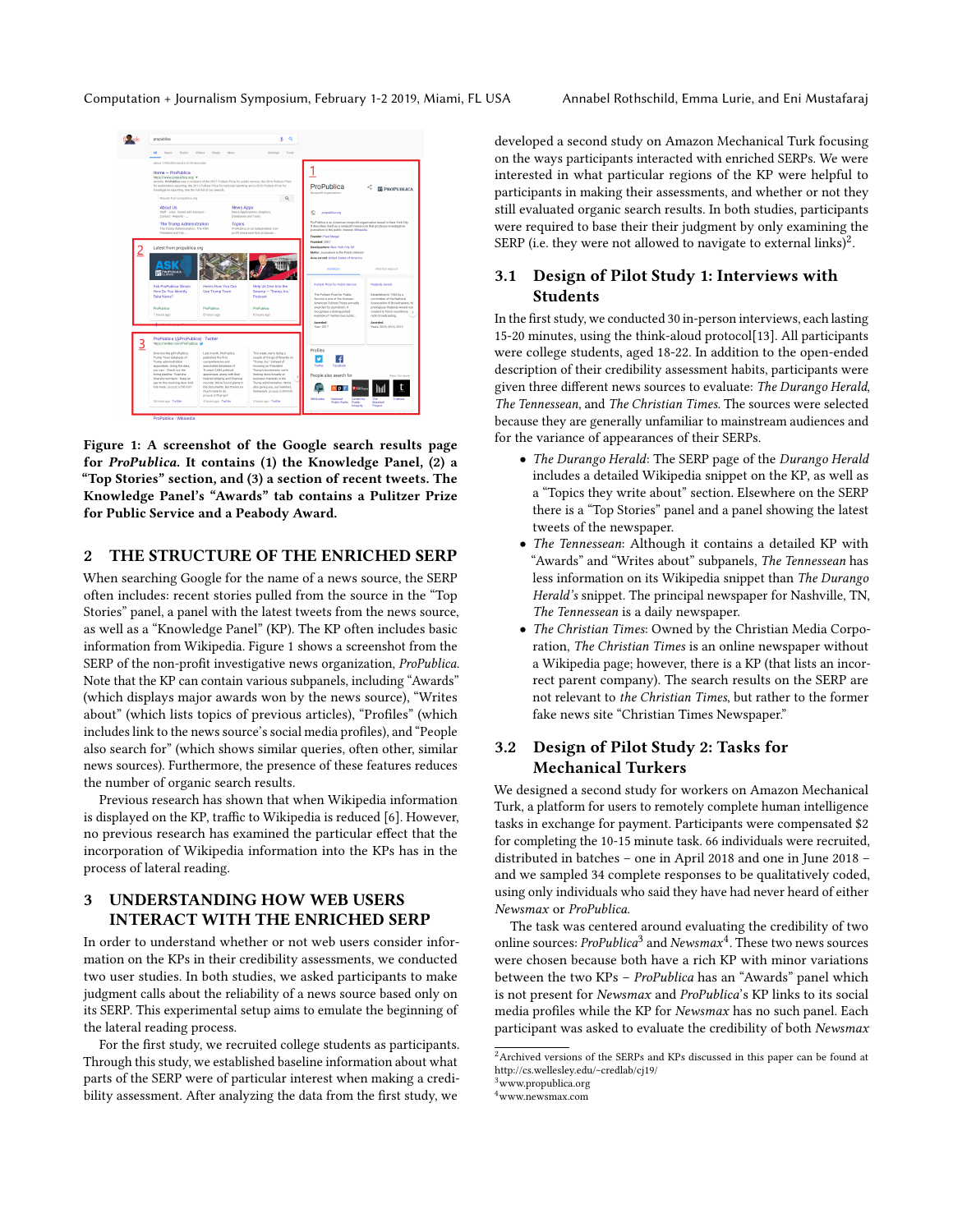and ProPublica, given the link to a static copy of both SERPs. Participants were also asked to provide online sources they deemed credible and an explanation for those sites' trustworthiness.

#### 3.3 Results of Pilot Study 1 & Pilot Study 2

3.3.1 Pilot Study 1 Results. Participants were first asked about their habits for establishing the credibility of an unknown news website. 53% of respondents reported engaging in a lateral readinglike behavior. Many participants explicitly referenced searching Google for the news source.

The most frequently mentioned elements of the SERP in this experiment were the Wikipedia snippet (66%), the "Awards" tab (53%), the social media presence of the web sources (53%), the "Top Stories" panel (53%), the date the source was established (visible on the Knowledge Panel) (33%), and the regional location of the sources (also visible on the Knowledge Panel) (23%).

The "Awards" tab on the Knowledge Panel was the most valued piece of information on the SERP for 53% of participants. However, most participants (93%) examined other parts of the SERP before making a credibility assessment for a source with the "Awards" tab. 33% participants also commented that they were more willing to trust sources that had published more recently and with greater frequency. The "Top Stories" panel was used to assess the frequency of publication and recency of articles.

Participants were interested in seeing if sources were Twitter verified, and one participant became skeptical of theDurango Herald because of its only three-star Facebook rating which was visible on the Facebook result's rich snippet. Two other participants mentioned the social media rating of the news sources in the rich snippet.

3.3.2 Pilot Study 2 Results. Most participants found both news sources to be credible based on their evaluation of the SERP (see Table [1\)](#page-2-0). Asked about their most highly valued credibility signals, participants referenced a "gut feeling" or their intuition (41%), the site's reputation and the site's political bias (both 35%), and whether the website was secure (32%). The frequently referenced techniques for evaluating credibility included lateral reading (73%) and the social media presence of the site (26%).

For Newsmax specifically, participants reported that the elements of the SERP that most influenced their decision were the site's political affiliation (58%), social media (44%), presence of the KP (38%), "gut feeling" or intuition (29%), the date of establishment (21%), and the freshness, or timeliness, of the articles (15%).

For ProPublica, the single most referenced credibility signal was the presence of the "Awards" panel (53%), followed by presence of the KP (41%), the social media links – whether on the KP or, in the results list, or on the "Twitter" panel – (26%), the date ProPublica was established, also (26%), "gut feeling" or intuition (23%), and the bias of the site (18%).

Furthermore, participants also seriously considered the role of the "Searches related to" panel. Regarding ProPublica, one participant mentioned that they found the suggested search term "propublica bias" worrisome, while another participant found the "what happened to NewsMax" suggested a lack of credibility.

Participants were then asked to evaluate the credibility of ProPublica and Newsmax overall.

#### <span id="page-2-0"></span>Table 1: Credibility Assessment by Political Affiliation

| Political Affiliation | Newsmax Credible | ProPublica Credible |
|-----------------------|------------------|---------------------|
| Democrat              | $11(61\%)$       | 17 (94%)            |
| Republican            | 3(75%)           | $4(100\%)$          |
| Other                 | 10(83%)          | $12(100\%)$         |

A limitation of the study is that there was an unbalanced political affiliation of our 34 participants. 18 participants self-identified as Democrats, 4 as Republican, 8 as Independents, 3 as Libertarians, and 1 individual said they had no political affiliation. However, as Table [1](#page-2-0) shows, the political affiliation hasn't significantly influenced the perceived credibility of the sites.

# 3.4 Discussion: Components of the Enriched SERP that Users Consider in Credibility Assessments

In both studies, participants responded that their preferred method of assessing the credibility of an article from a news source unknown to them was to use a lateral reading-like technique. In the first study, we asked "if you see a story on an unfamiliar website, how would you test how reliable it is?" and 53% of participants responded with a process that resembled lateral reading. In the second study, participants were prompted to give a methodology they used for investigating the source of an article they were sent a link to, given that the source was unknown to them. 73% said that they engaged in a process that resembled lateral reading. 50% of all respondents explicitly mentioned Google, by expressing something along the lines of "I would google its name to see see if there was anything said about it".

These findings underscore the importance of understanding how readers interpret the contents of the SERP page, given the popularity of Google in the United States<sup>[5](#page-2-1)</sup>, making it a likely choice for an individual engaging in lateral reading. Further, it is known that users put a significant amount of inherent trust in the arrangement of results on the Google SERP [\[9\]](#page-4-9), and based on our findings it is plausible that this trust of SERP results could extend to the elements of the enriched SERP. In the following, we discuss some of the findings related to these elements.

3.4.1 Information from Wikipedia. Previous research has established that Wikipedia enhances the quality of the Google SERP [\[6\]](#page-4-7) and the information lifted from Wikipedia increases the quality of the SERP. In the first pilot study, the Wikipedia snippet was the most cited element in the SERP (66% of users).

Participants frequently referenced Newsmax's political orientation (58%). However, explicit information about the political affiliation of Newsmax was only available in the the site description snippet for Wikipedia as a result link on the SERP, rather than on the KP itself. This is an especially large percentage considering that the information was located towards the bottom of the SERP. However, there is also implicit information about the political bias through the "People also search for" panel that lists news source with a similar political bias. In future work, we will run experiments

<span id="page-2-1"></span><sup>5</sup>https://www.alexa.com/siteinfo/google.com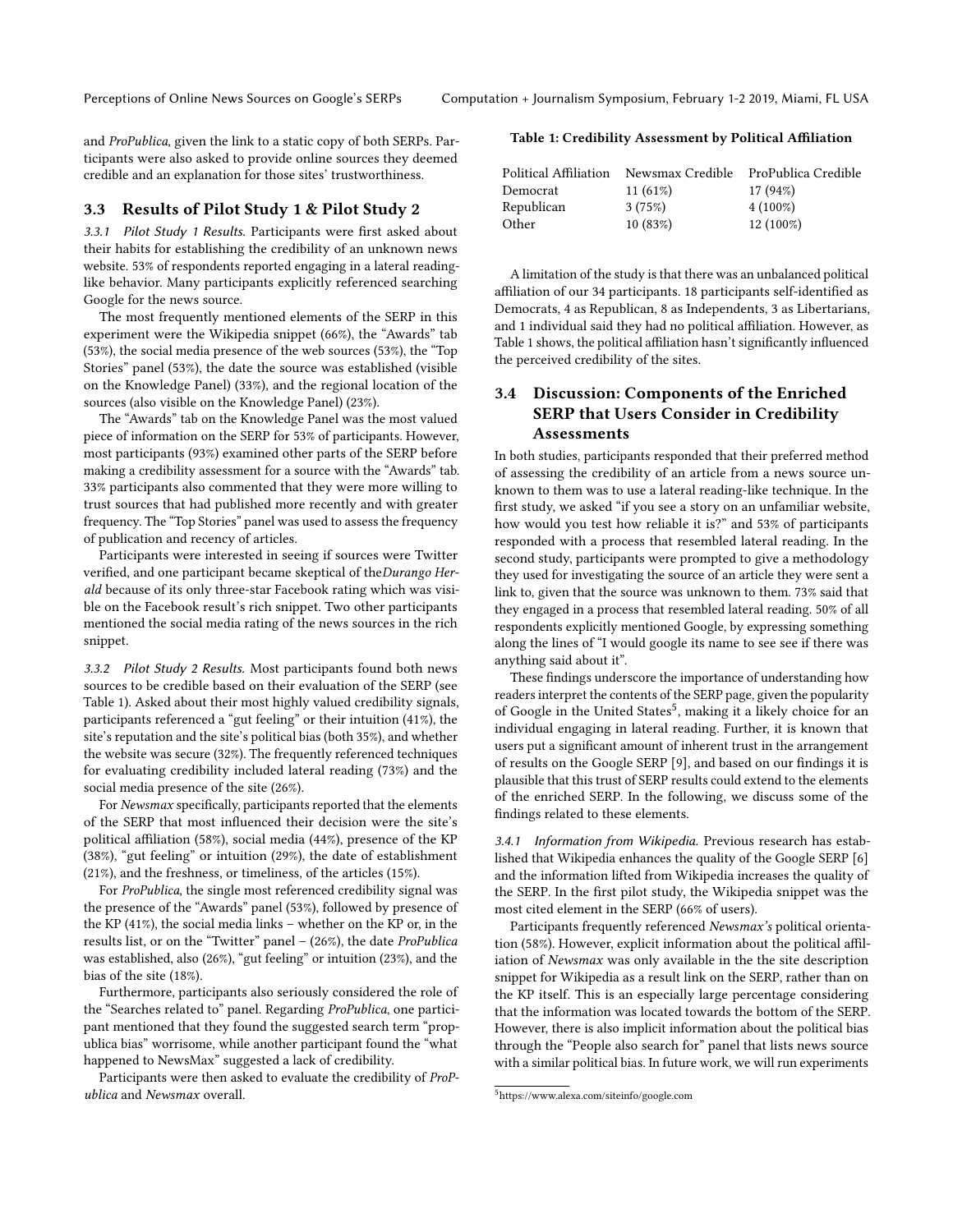to tease out the exact location on the SERP that participants use to extract the political bias of the source.

Participants in both pilot studies believed that sites that have existed for a longer period of time are more credible. Therefore, the Wikipedia information concerning the date of establishment, which was the only source on the SERP that contained information about the longevity of the site, was referenced by participants (33% and 32% for the respective studies).

3.4.2 "Searches related to" and "People also search for". Our team hypothesized that these two panels, located on the bottom of the SERP and the KP, respectively, would be far more persuasive than what we observed. The "searches related to" feature was mentioned by 18% of participants in Pilot Study 2. ProPublica and Newsmax were specifically selected because they both displayed the "people also search for" feature. However, only 9% of users commented on this feature, and it was exclusively mentioned when assessing Newsmax's credibility. This leads us to believe that there were either (1) more compelling elements of the ProPublica SERP or (2) the ProPublica "people also search for" information was not compelling. We believe that it is the former reason, and an explanation of the "Awards" tab persuasiveness will be discussed in detail in the next section.

3.4.3 "Awards" Panel. The "Awards" tab on the KP (see Figure [1\)](#page-1-0) was the most persuasive element on the SERP in both pilot studies. Though the "Awards" tab was only present in the SERP for The Tennessean (in Pilot Study 1) and ProPublica (in Pilot Study 2), it dominated participants' assessments (53% in both studies).

After the conclusion of Pilot Study 1, we were interested in understanding why some participants did not value the "Awards" panel and hypothesized that it was possible that they were unfamiliar with the Pulitzer Prize as a signal of journalistic achievement. So, in Pilot Study 2, we asked if people were familiar with the Pulitzer Prize and its purpose. 65% of participants claimed to know the purpose of the Pulitzer Prize. 38% claimed to be familiar with the Pulitzer Prize, but did not reference the "Awards" panel in their evaluation of ProPublica's credibility. Conversely, of those who could not recall the specifics of the Pulitzer Prize, 38% referenced the "Awards" panel. Therefore, we still do not have a clear answer to why the "Awards" panel is not relevant for more people.

3.4.4 Social Media. There has been a great deal of research regarding credibility signals in social networks [\[12,](#page-4-10) [14\]](#page-4-11), but next to none about exploring how users evaluate the credibility of a source based on its social media profiles on the SERP. SERPs often feature real-time Twitter feeds (see Figure [1\)](#page-1-0) and include a rich snippet from Facebook results.

In both pilot studies, the social media profiles visible on the SERP played an important role in the credibility assessments of the news sources. The social media feeds were used for two distinct purposes: (1) to evaluate the reputation of the source and (2) to observe the frequency and recency of social media posts on the page.

A few participants asserted ProPublica was credible due to its 4.8 star Facebook rating, and in the other pilot study, participants expressed concerns about the Durango Herald's credibility due to its 3 star Facebook page rating. Similarly, Newsmax was frequently cited as seeming more credible because of its 1.2 million Facebook likes. Twitter was used primarily to observe the frequency and freshness of online activity. Participants were also interested in whether or not the sources had verified accounts on Twitter.

26% of participants in Pilot Study 2 mentioned examining the social media pages of an unknown website as a strategy to determine its credibility.

Taken together, these results indicate that users are often looking for shortcuts. Easily discernible features like the number of likes or a star rating serve this purpose well. Unfortunately, these are also some of the most easily gamed signals of credibility, thus, the reliance on them raises concerns about web literacy and critical thinking.

#### 4 FROM RESEARCH TO ACTION

Results of the first pilot study were augmented with a quantitative study that found that only 36% of news sources contained in USNPL<sup>[6](#page-3-0)</sup>, displayed a KP on their SERP page [\[5\]](#page-4-12). These findings sparked the interest of researchers and educators in the web literacy community. In particular, Mike Caulfield of Washington State University, Vancouver, was inspired to launch the NOW (Newspapers on Wikipedia) project<sup>[7](#page-3-1)</sup>, which lasted from 30 June - 15 December 2018 as a participation challenge, which focuses on increasing the representation of local newspapers on Wikipedia, in order to help Web users quickly establish the legitimacy of local newspapers when they are engaging in the lateral reading process. We know that much of the information in the KPs for newspapers is sourced directly from Wikipedia (or its related project, Wikidata) and that readers rely heavily on this information. By ensuring that legitimate newspapers have KPs, which typically require a Wikipedia entry, we can make it easier for Web users to make initial steps to differentiate a trustworthy source from a suspicious source.

The goal of the project is to create 1,000 new or overhauled Wikipedia pages for local newspapers. There is a massive need; of 2,835 pages for newspapers found to have a "Top Stories" panel in their Google SERP, 1,307 did not have a KP [\[5\]](#page-4-12), indicating that Google's algorithms know the website publishes news, but cannot find a corresponding Wikipedia article to display. For example, The Wellesley Townsman, a local newspaper serving Wellesley, MA has been around for 106 years, but had no Wikipedia page before the NOW project.

This project has several important anticipated effects, all of which help lateral readers quickly make a first step in the process of assessing the credibility of a news source:

# 4.1 Stopping the Wikipedia "Death Spiral"

As documented in [\[6\]](#page-4-7), the Google SERP siphons views from Wikipedia by providing content for a given Wikipedia page on the KP directly, creating a potential "death spiral" for Wikipedia, as many users are encouraged to become editors by visiting the original Wikipedia page for a given topic. The NOW project does encourage the creation of Wikipedia pages to fuel the KPs, however it does so by encouraging individuals to become long-term Wikipedia editors.

<span id="page-3-0"></span><sup>6</sup>http://www.usnpl.com/

<span id="page-3-1"></span> $7$ https://www.poynter.org/news/digital-literacy-project-sets-ambitious-goalwikipedia-pages-1000-local-newspapers